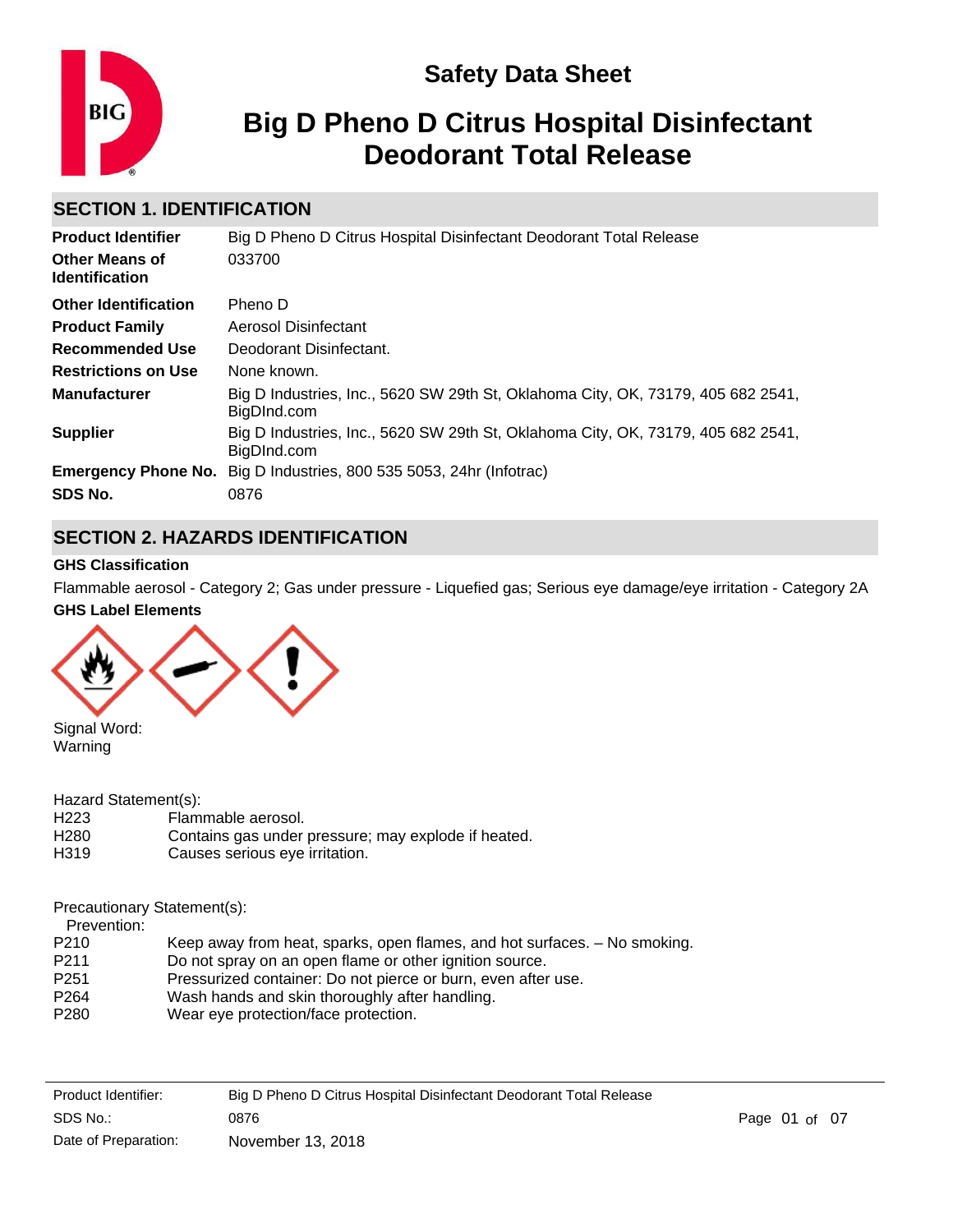Response:

P305 + P351 + P338 IF IN EYES: Rinse cautiously with water for several minutes. Remove contact lenses, if present and easy to do. Continue rinsing.

P337 + P313 If eye irritation persists: Get medical advice/attention.

Storage:

P410 + P412 Protect from sunlight. Do not expose to temperatures exceeding 50 °C/122 °F.

Disposal:

P501 Dispose of contents/container in accordance with local, regional, national and international regulations. **Other Hazards**

None known.

# **SECTION 3. COMPOSITION/INFORMATION ON INGREDIENTS**

Mixture:

| <b>Chemical Name</b>                  | ∣CAS No.      | %     | <b>Other Identifiers</b> |
|---------------------------------------|---------------|-------|--------------------------|
| Ethanol                               | $ 64-17-5 $   | 50-55 |                          |
| Petroleum gases, liquefied, sweetened | 68476-86-8    | 45-50 |                          |
| o-Phenylphenol                        | $90 - 43 - 7$ | 0.20  |                          |
| p-tert-Amylphenol                     | 80-46-6       | 0.05  |                          |

### **SECTION 4. FIRST-AID MEASURES**

### **First-aid Measures**

### **Inhalation**

Move to fresh air. Call a Poison Centre or doctor if you feel unwell or are concerned. If breathing is difficult, trained personnel should administer emergency oxygen if advised to do so by Poison Centre or doctor.

#### **Skin Contact**

Immediately rinse with lukewarm, gently flowing water for 15-20 minutes. Thoroughly clean clothing, shoes and leather goods before reuse or dispose of safely. If skin irritation occurs get medical advice/attention.

#### **Eye Contact**

Immediately rinse the contaminated eye(s) with lukewarm, gently flowing water for 15-20 minutes, while holding the eyelid(s) open. If eye irritation persists, get medical advice/attention.

#### **Ingestion**

Call a Poison Centre or doctor if you feel unwell or are concerned. Rinse mouth with water.

### **Most Important Symptoms and Effects, Acute and Delayed**

#### If inhaled:

Can cause severe irritation of the nose and throat.

If on skin:

Repeated or prolonged exposure can irritate the skin.

If in eyes:

Causes moderate to severe irritation. Symptoms include sore, red eyes, and tearing.

If swallowed:

Can irritate the mouth, throat and stomach. Symptoms may include nausea, vomiting, stomach cramps and diarrhea.

### **Immediate Medical Attention and Special Treatment**

### **Medical Conditions Aggravated by Exposure**

Eye conditions, skin conditions, respiratory conditions.

| Product Identifier:  | Big D Pheno D Citrus Hospital Disinfectant Deodorant Total Release |               |  |
|----------------------|--------------------------------------------------------------------|---------------|--|
| SDS No.:             | 0876                                                               | Page 02 of 07 |  |
| Date of Preparation: | November 13, 2018                                                  |               |  |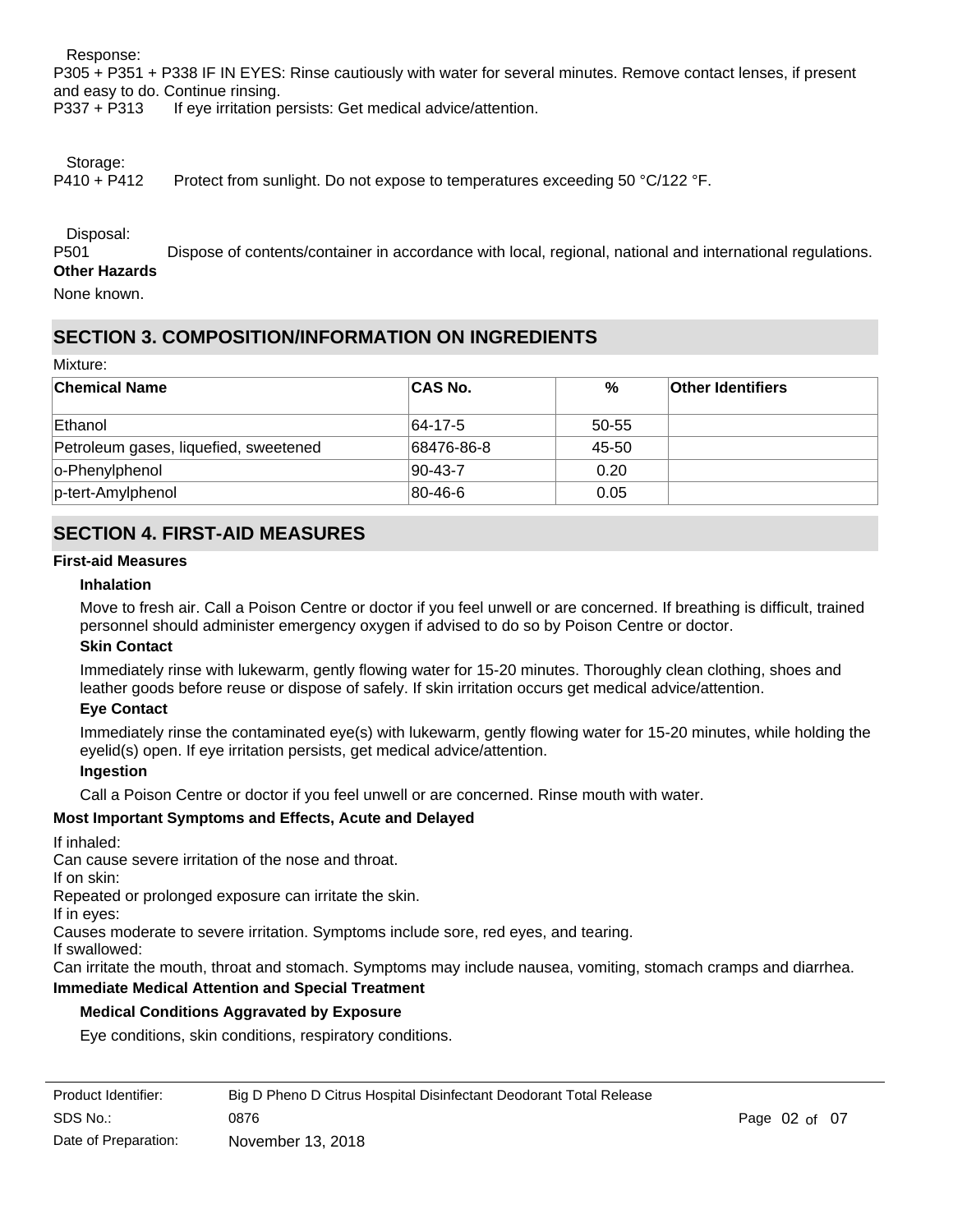# **SECTION 5. FIRE-FIGHTING MEASURES**

### **Extinguishing Media**

### **Suitable Extinguishing Media**

Carbon dioxide, dry chemical powder, appropriate foam, water spray or fog.

### **Unsuitable Extinguishing Media**

None known.

### **Specific Hazards Arising from the Chemical**

See Section 9 (Physical and Chemical Properties) for flash point and explosive limits. Flammable aerosol. Closed containers may rupture violently when heated releasing contents.

### **Special Protective Equipment and Precautions for Fire-fighters**

A full-body encapsulating chemical protective suit with positive pressure SCBA may be necessary.

# **SECTION 6. ACCIDENTAL RELEASE MEASURES**

### **Personal Precautions, Protective Equipment, and Emergency Procedures**

Use the personal protective equipment recommended in Section 8 of this safety data sheet.

### **Environmental Precautions**

Do not allow into any sewer, on the ground or into any waterway.

### **Methods and Materials for Containment and Cleaning Up**

Do not use absorbents. Contain spill using noncombustible material such as vermiculite, earth or sand.

# **SECTION 7. HANDLING AND STORAGE**

### **Precautions for Safe Handling**

Only use where there is adequate ventilation.

It is good practice to: avoid breathing product; avoid skin and eye contact and wash hands after handling.

#### **Conditions for Safe Storage**

Store in an area that is: cool, dry, out of direct sunlight and away from heat and ignition sources.

### **SECTION 8. EXPOSURE CONTROLS/PERSONAL PROTECTION**

#### **Control Parameters**

|                                          | <b>ACGIH TLV®</b> |             | <b>OSHA PEL</b> |                | <b>AIHA WEEL</b> |            |
|------------------------------------------|-------------------|-------------|-----------------|----------------|------------------|------------|
| ∣Chemical Name                           | TWA               | <b>STEL</b> | <b>TWA</b>      | <b>Ceiling</b> | 8-hr TWA         | <b>TWA</b> |
| Petroleum gases, liquefied,<br>sweetened | 1000 ppm          |             |                 |                |                  |            |
| Ethanol                                  |                   | 1000 ppm    | 1000 ppm        |                |                  |            |

### **Appropriate Engineering Controls**

The hazard potential of this product is relatively low. General ventilation is usually adequate.

#### **Individual Protection Measures**

#### **Eye/Face Protection**

Not required but it is good practice to wear safety glasses or chemical safety goggles.

### **Skin Protection**

Avoid repeated or prolonged skin contact.

Suitable materials are: neoprene rubber.

#### **Respiratory Protection**

Not normally required if product is used as directed.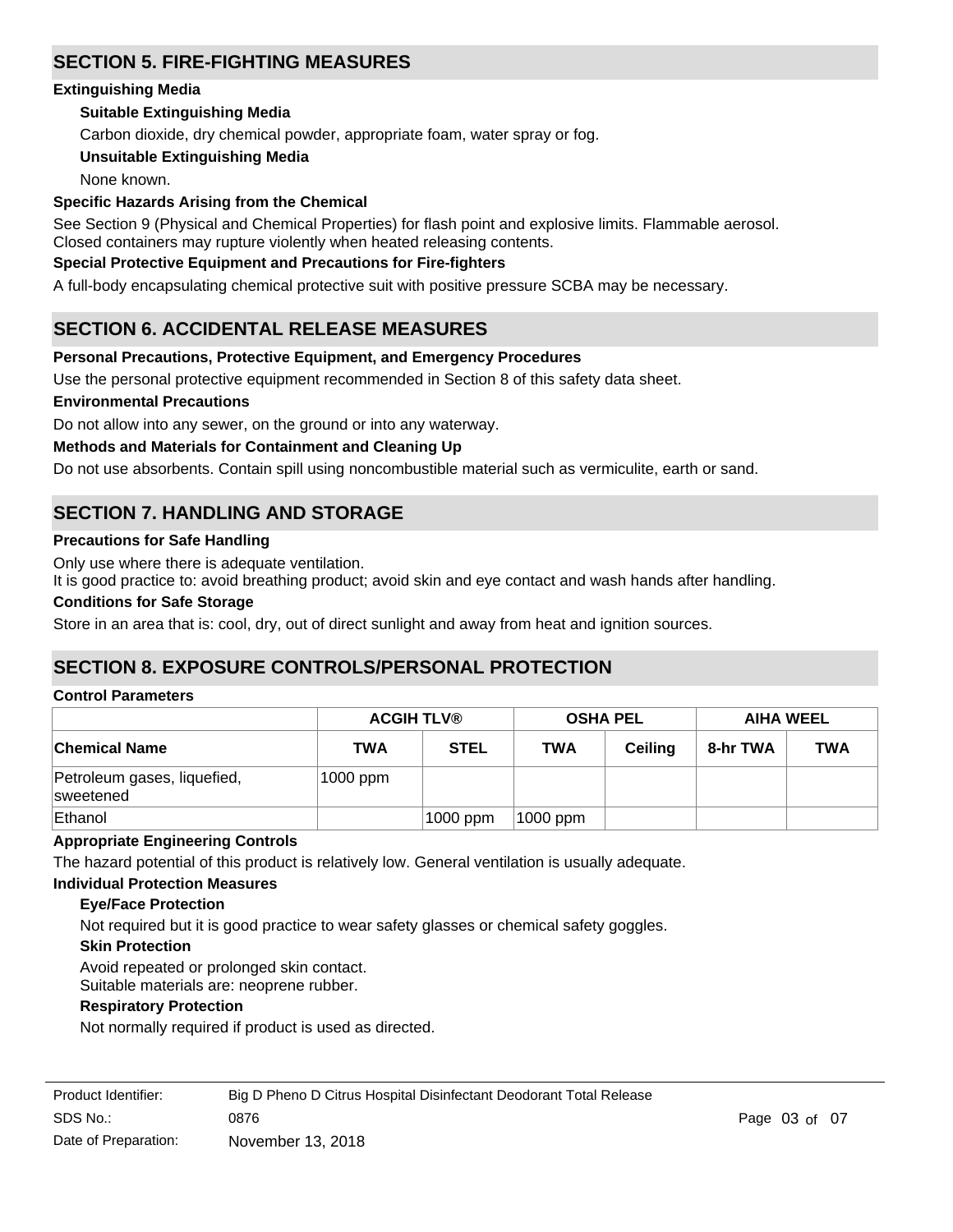# **SECTION 9. PHYSICAL AND CHEMICAL PROPERTIES**

### **pH** Not applicable **Appearance** Clear colourless - yellow. **Partition Coefficient, n-Octanol/Water (Log Kow)** Not available **Odour** Citrus **Vapour Pressure** 44 mm Hg (6 kPa) at 25 °C (77 °F) **Odour Threshold** Not available **Vapour Density (air = 1)** > 1.00 **Initial Boiling Point/Range** > 170 ºF (77 ºC) **Evaporation Rate** 1.00 (n-butyl acetate = 1) **Flash Point** Not available **Melting Point/Freezing Point** Not available (freezing) **Relative Density (water = 1)** 0.88 at 77  $\textdegree$  (25  $\textdegree$ C) **Upper/Lower Flammability or Explosive Limit** Not applicable (upper); Not applicable (lower) **Solubility** Soluble in all proportions in water **Auto-ignition Temperature** Not available **Decomposition Temperature** Not available **Viscosity Not available (kinematic); Not available (dynamic) Not available (dynamic) Basic Physical and Chemical Properties Physical State** Liquid **Other Information Flammability (solid, gas)** Flammable gas.

# **SECTION 10. STABILITY AND REACTIVITY**

# **Chemical Stability** Normally stable. **Conditions to Avoid** Temperatures above 120.0 ºF (48.9 ºC) **Incompatible Materials** Strong oxidizing agents (e.g. perchloric acid). Not corrosive to metals. **Hazardous Decomposition Products** Very toxic carbon monoxide, carbon dioxide. **Possibility of Hazardous Reactions** None known. **Reactivity** None known.

# **SECTION 11. TOXICOLOGICAL INFORMATION**

### **Likely Routes of Exposure**

**Acute Toxicity** Eye contact; ingestion; inhalation; skin contact.

| Product Identifier:  | Big D Pheno D Citrus Hospital Disinfectant Deodorant Total Release |
|----------------------|--------------------------------------------------------------------|
| SDS No.:             | 0876                                                               |
| Date of Preparation: | November 13, 2018                                                  |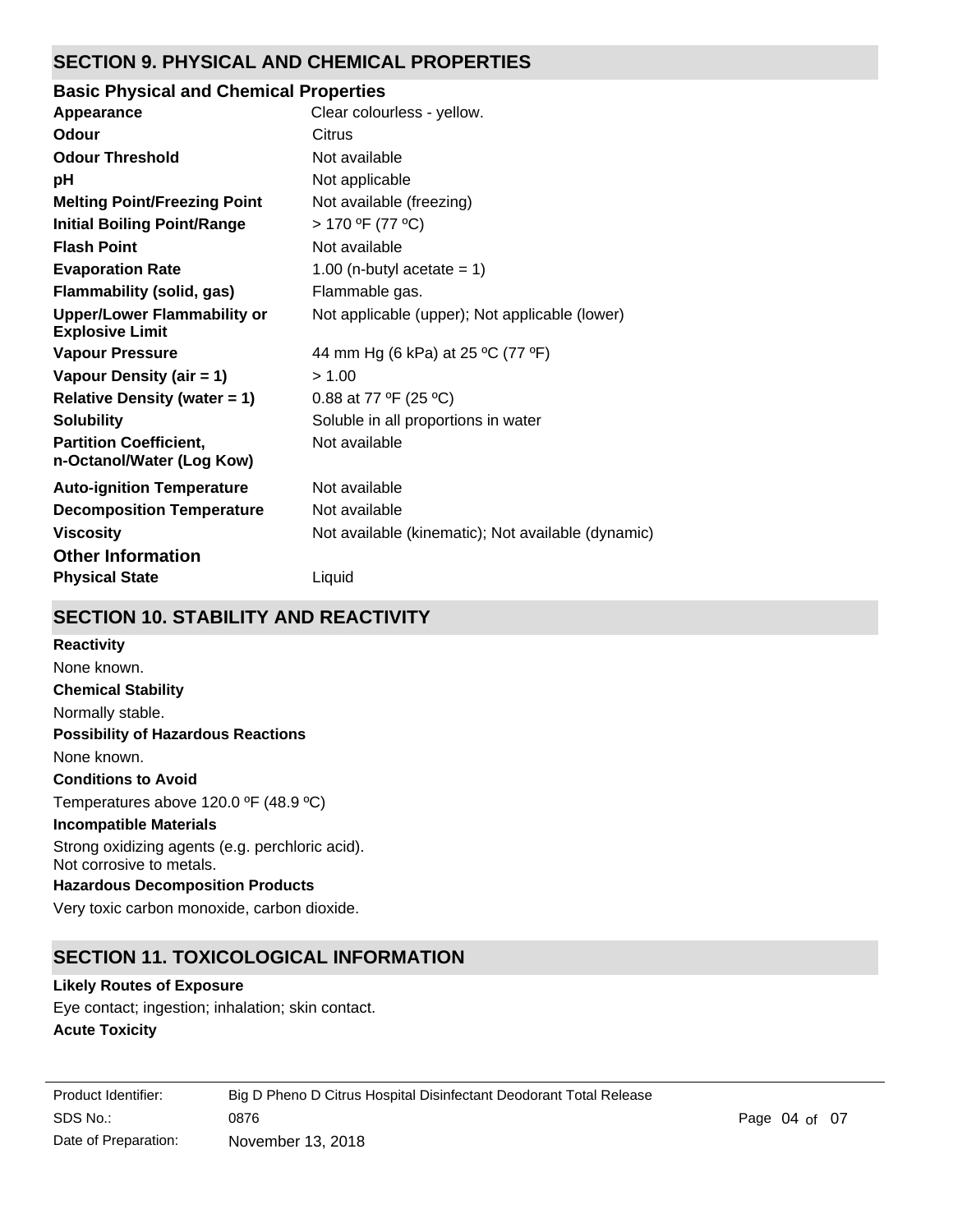| ∣Chemical Name | LC50                                     | LD50 (oral)      | LD50 (dermal) |
|----------------|------------------------------------------|------------------|---------------|
| Ethanol        | $>$ 115.9 ppm (rat) (4-hour<br>exposure) | 7800 mg/kg (rat) |               |

### **Skin Corrosion/Irritation**

No information was located.

Repeated or prolonged exposure can irritate the skin.

### **Serious Eye Damage/Irritation**

No information was located.

Causes moderate to severe irritation. Symptoms include sore, red eyes, and tearing.

### **STOT (Specific Target Organ Toxicity) - Single Exposure**

### **Inhalation**

No information was located. Can cause severe irritation of the nose and throat.

### **Skin Absorption**

No information was located.

### **Ingestion**

No information was located.

Can irritate the mouth, throat and stomach. Symptoms may include nausea, vomiting, stomach cramps and diarrhea.

### **Aspiration Hazard**

Not known to be an aspiration hazard.

### **STOT (Specific Target Organ Toxicity) - Repeated Exposure**

None known.

### **Respiratory and/or Skin Sensitization**

No information was located.

#### **Carcinogenicity**

| <b>Chemical Name</b> | <b>IARC</b> | <b>ACGIH®</b> | $\overline{\mathsf{NTP}}$ | <b>OSHA</b> |
|----------------------|-------------|---------------|---------------------------|-------------|
| Ethanol              | Group       | ∣A3           |                           |             |

Not specifically listed.

# Not a carcinogen.

### **Reproductive Toxicity**

### **Development of Offspring**

No information was located. No information was located.

#### **Sexual Function and Fertility**

No information was located.

No information was located.

**Effects on or via Lactation**

No information was located.

### **Germ Cell Mutagenicity**

No information was located. No information was located.

### **Interactive Effects**

No information was located.

# **SECTION 12. ECOLOGICAL INFORMATION**

| Product Identifier:  | Big D Pheno D Citrus Hospital Disinfectant Deodorant Total Release |               |  |
|----------------------|--------------------------------------------------------------------|---------------|--|
| SDS No.:             | 0876                                                               | Page 05 of 07 |  |
| Date of Preparation: | November 13, 2018                                                  |               |  |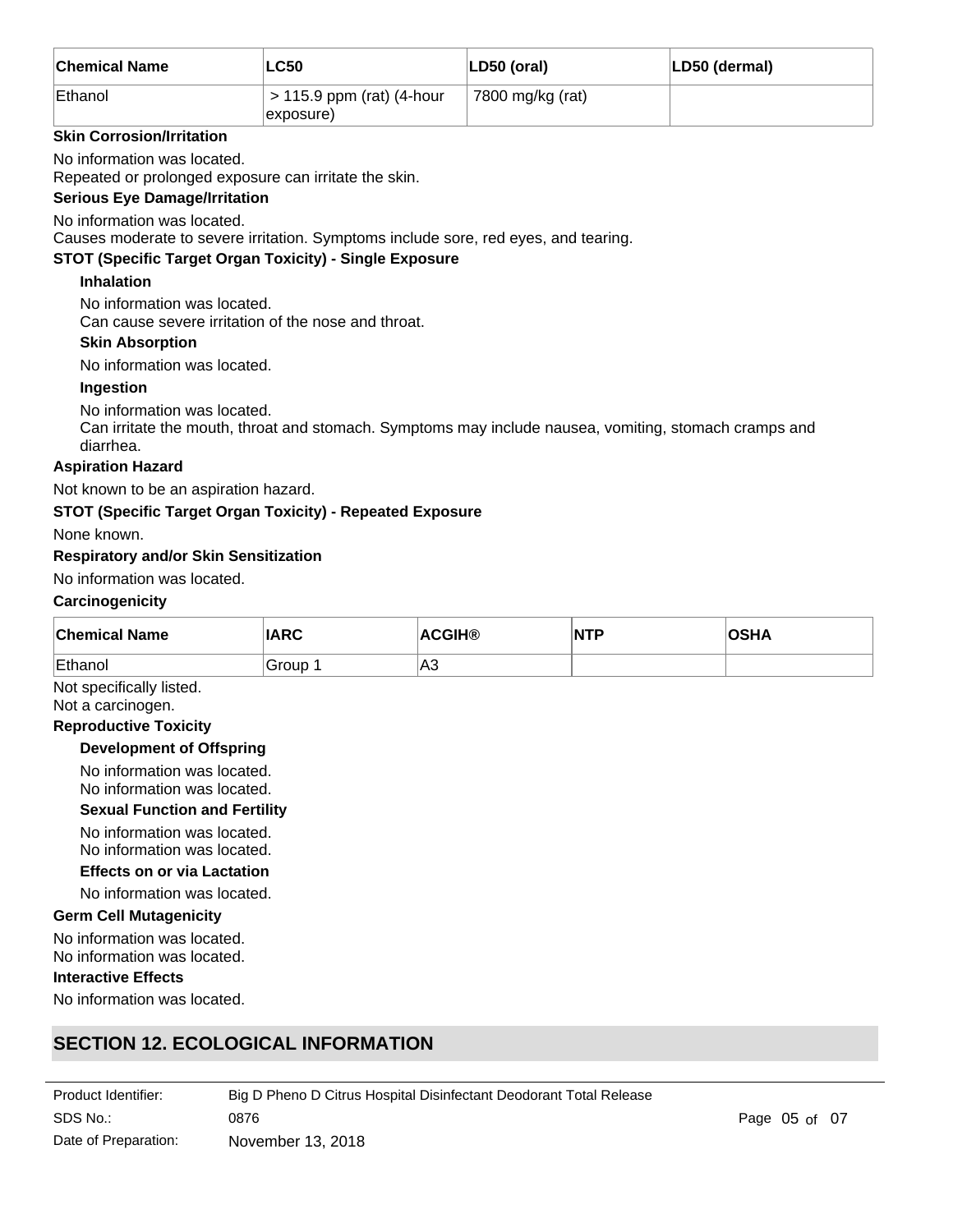Environmental information was not located.

### **Toxicity**

### **Acute Aquatic Toxicity**

| <b>Chemical Name</b> | ∣LC50 Fish                                                            | <b>IEC50 Crustacea</b>                                      | <b>ErC50 Aquatic</b><br>Plants | ErC50 Algae |
|----------------------|-----------------------------------------------------------------------|-------------------------------------------------------------|--------------------------------|-------------|
| Ethanol              | > 100.1 mg/L<br>(Pimephales<br>promelas (fathead<br>minnow); 96-hour) | 7700-11200 mg/L<br>CDaphnia magna<br>(water flea); 48-hour) |                                |             |

### **SECTION 13. DISPOSAL CONSIDERATIONS**

### **Disposal Methods**

Contact local environmental authorities for approved disposal or recycling methods in your jurisdiction. The container for this product can present explosion or fire hazards, even when emptied. Do not cut, puncture, or weld on or near this container.

### **SECTION 14. TRANSPORT INFORMATION**

| <b>Regulation</b> | UN No. | <b>Proper Shipping Name</b> | <b>Transport Hazard</b><br>Class(es) | <b>Packing</b><br><b>Group</b> |
|-------------------|--------|-----------------------------|--------------------------------------|--------------------------------|
| <b>US DOT</b>     | 1950   | AEROSOLS                    |                                      |                                |

**Special Precautions** Please note: US DOT Exceptions: Limited Quantity

### **for User**

### **Transport in Bulk According to Annex II of MARPOL 73/78 and the IBC Code**

Not applicable

**Other Information** DOT: This material may ship by passenger plane as: UN1950, Aerosols, 2.1, Limited Quantity. Must have a flammable label and Limited Quantity (Y) label if shipping by air.

# **SECTION 15. REGULATORY INFORMATION**

### **Safety, Health and Environmental Regulations**

**Canada**





B2 - Flammable Liquid; D2B - Toxic

**USA**

### **US OSHA HazCom 1994 Regulatory Status**

This material is considered hazardous by the OSHA Hazard Communication Standard (29 CFR 1910.1200 (1994)). **Toxic Substances Control Act (TSCA) Section 8(b)**

All ingredients are on the TSCA Inventory or are exempt from TSCA Inventory requirements under 40 CFR 720.

### **Additional USA Regulatory Lists**

### CERCLA: Fire Hazard

SARA Title III - Section 311/312. (Ethanol) acute, chronic, flammable. SARA Title III - Section 313. (Ethanol) acute, chronic, flammable.

| Product Identifier:  | Big D Pheno D Citrus Hospital Disinfectant Deodorant Total Release |                   |  |
|----------------------|--------------------------------------------------------------------|-------------------|--|
| SDS No.:             | 0876                                                               | Page $06$ of $07$ |  |
| Date of Preparation: | November 13, 2018                                                  |                   |  |